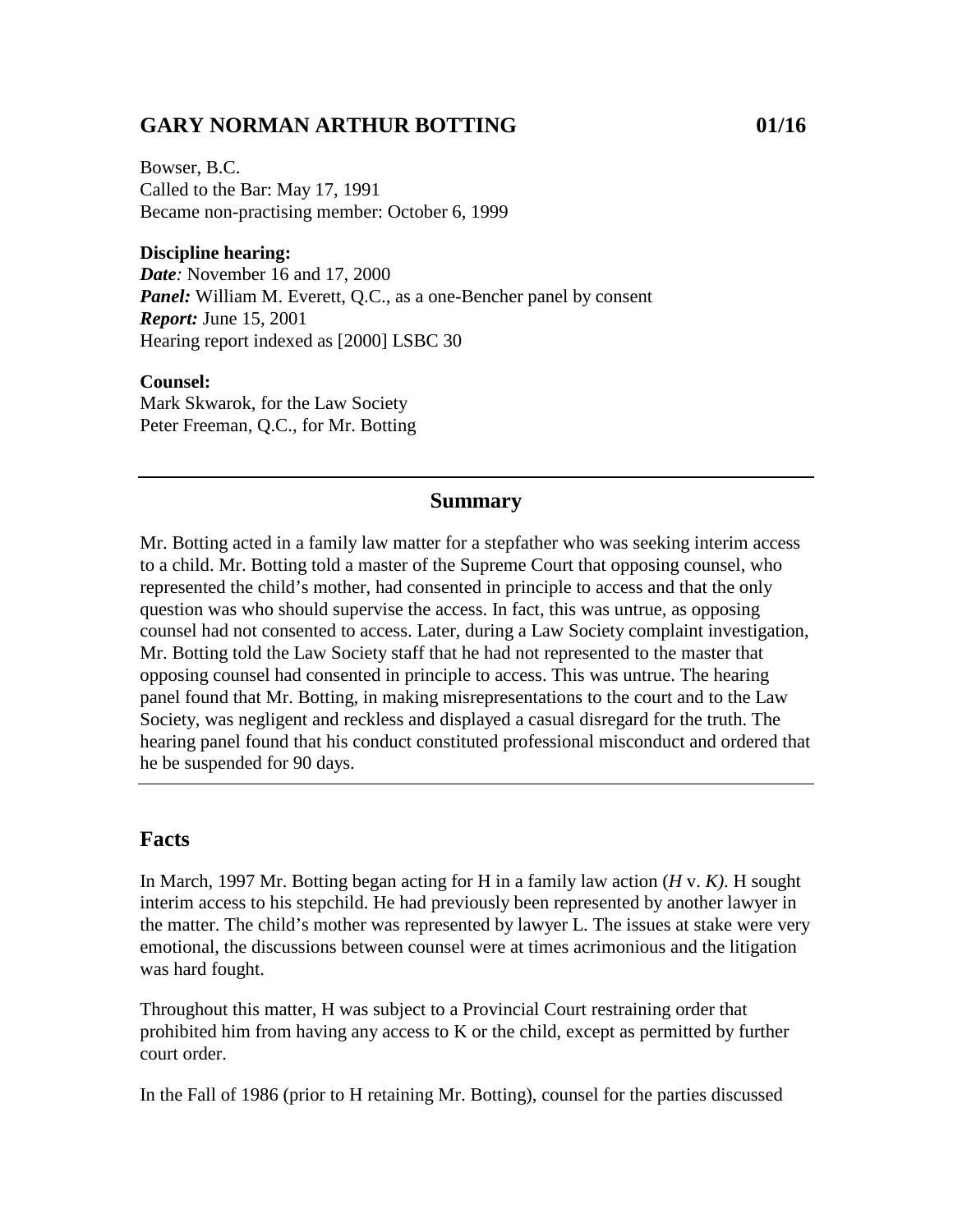whether H might be permitted access on certain conditions. There was no agreement on this issue. In November, 1996, lawyer L advised that K was not prepared to agree to any access to the child and wished to leave that decision to the court.

In January, 1997 a Supreme Court master adjourned an application by H for interim access, pending completion of an access report by a family counsellor. H later learned that this report would likely take between nine months and 1½ years to complete. In March lawyer L wrote to the lawyer then representing H to remind him that H was subject to a restraining order and was not permitted to speak to the child.

When H retained Mr. Botting to represent him in seeking interim access, Mr. Botting did not ask H to provide his entire file, did not speak to H's former lawyer to gain an understanding of the matter or to obtain the file and did not search the court registry for copies of the pleadings.

On March 25, 1997 Mr. Botting filed a praecipe in Supreme Court to set down H's application for interim access for April 2. He failed to formally serve the praecipe on lawyer L or to file or serve a notice of change of solicitor. When lawyer L saw the praecipe, she was surprised because the April 2 hearing date had been set without prior discussion with her office. Lawyer L immediately faxed a letter to Mr. Botting to advise that she was not available on April 2, and she suggested that they schedule a mutually convenient time.

Mr. Botting had been out of the office and, although lawyer L's fax was received in his office on March 25, he did not see it prior to the April 2 hearing. He decided to proceed on the motion on April 2 and wrongfully assumed that the principle of supervised access was not being opposed, even though he had no reasonable basis for this assumption.

The Supreme Court master who heard the motion expressed surprise that no one was in court to represent K. Mr. Botting advised the master that there did not seem to be any objection in principle from opposing counsel to giving H access to his stepchild and that it was only a question of who should supervise the access. When the master asked whether the matter was proceeding by consent, Mr. Botting replied that the principle of access was going by consent, but there was a question over who would supervise access. Mr. Botting made this representation without any reasonable, objective basis for believing it to be true.

The master made an interim order for supervised access, on the condition that the opposing side approve the access supervisor. Mr. Botting subsequently left a message with lawyer L's staff to advise what had happened in chambers. Soon after, he found lawyer L at the courthouse and asked whether her client would accept a form of supervised access. Lawyer L told Mr. Botting that her client would not agree to any access and that the matter should be rescheduled for court. Mr. Botting did not tell her that he had already appeared in court to obtain a consent order. Lawyer L did not learn of this fact until returning to her office from court that day. She was perplexed, consulted with two Benchers and made a complaint to the Law Society on April 7.